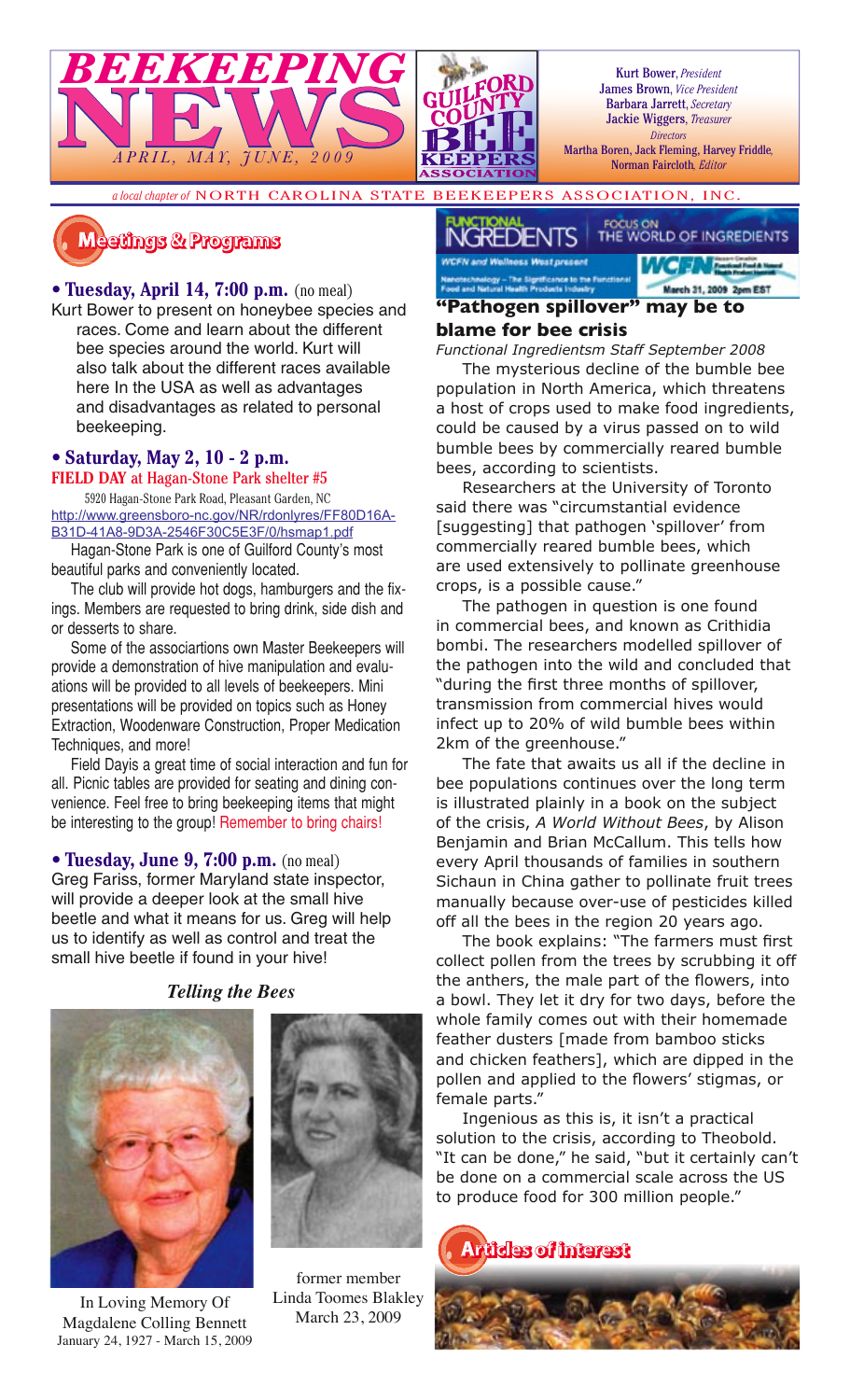

### *An African bee trap containing African bees in Washington County, Utah*

#### African Bee Detected in Southern Utah -- Residents Advised to Approach All Bees with Caution

St. George, Utah – The Utah Department of Agriculture and Food (UDAF) has detected the presence of the Africanized Honey Bee in Washington and Kane Counties of Southern Utah. The hives that were discovered have been destroyed and there have been no reported incidents of attacks on humans or animals. The presence of AHB in Utah is not believed to be wide spread. We encourage residents to approach all bees with caution and respect.

The UDAF has maintained a series of bee traps throughout Southern Utah since 1994. Over the past several months, tests have been conducted on more than 80 hives that were located in areas suitable for AHB activity. Seven of the 80 hives have been confirmed as Africanized by the U.S. Department of Agriculture's Agriculture Research Service laboratory in Tuscon, Az. The seven hives were promtly destroyed. Three of the seven hives were found in the wild near St. George, Utah in UDAF traps intended to attract African bees. Four of the seven hives were found in hives managed by private beekepers near Kanab and St. George, Utah.

"This discovery makes it imparative that we think differently about honey bees in our state," said Utah Commissioner of Agriculture and Food, Leonard Blackham. Commissioner Blackham says, while the African bee poses a credible health and safety risk, we should not overreact to this development. Communities throughout the South and Soutwest have safely coexisted with the bee since 1990, and we in Utah can do the same. I encourage you to visit our web site (ag.utah.gov) to understand the risks, and learn how to avoid these aggressive bees.

African bees look just like traditional European honey bees. An African bee sting is NOT more powerful than a European honey bee sting. Their danger comes from the number of stings a hive can inflict.

The UDAF continues to work with Utah beekeepers to identify hives that become aggressive. We wish to remind residents that the honey bee population in Utah is very important to agriculture and wildlife, and that not all bees are African bees. Beekeepers who maintain gentle stocks are our first line of defense against AHB. African bees tend to not move into an area where bee colonies already exist.

Since the discovery of African bee in Mesquite, Nevada in November of 1999, the UDAF has been working with Washington County public safety agencies regarding African bee response. We will redouble or efforts to offer training to emergency first responders, local health departments, police and fire, school districts and any group that seek assistance. Our agency's Internet web site has useful information on how to be safe when it comes to the African bee.

## Science News Aggressive African bees dominating in Fla.

Published: Feb. 8, 2009 at 1:10 P.m.

TAMPA, Fla., Feb. 8 (UPI) -- Up to 80 percent of the wild bee population of South Florida has been hybridized by an aggressive African bee strain, experts say.

Experts said since the first reported sighting of African bees in Tampa, Fla., seven years ago, the insects have been slowly invading domestic bee colonies and reproducing at an alarming rate, the South Florida Sun-Sentinel reported Sunday.

The increase of Africanized bees in the area has resulted in multiple bee attacks, including one last April in Okeechobee County in which [Robert Davis,](http://www.upi.com/topic/Robert_Davis/) 51, died after being stung more than 100 times by the hybrid bees.

In October, 70-year-old Nancy Hill of Riviera Beach, Fla., was hospitalized and her two dogs were killed in a bee attack that also killed a third dog and left a fourth injured.

Urban entomologist Bill Kern told the Sun-Sentinel the Africanized bees' reproductive rates and sensitive nature indicate similar attacks are likely to occur in the South Florida in the future.

"Something as simple as a squirrel running across the branch nearby -- that can set them off," the University of Florida researcher said.

© 2009 United Press International, Inc.

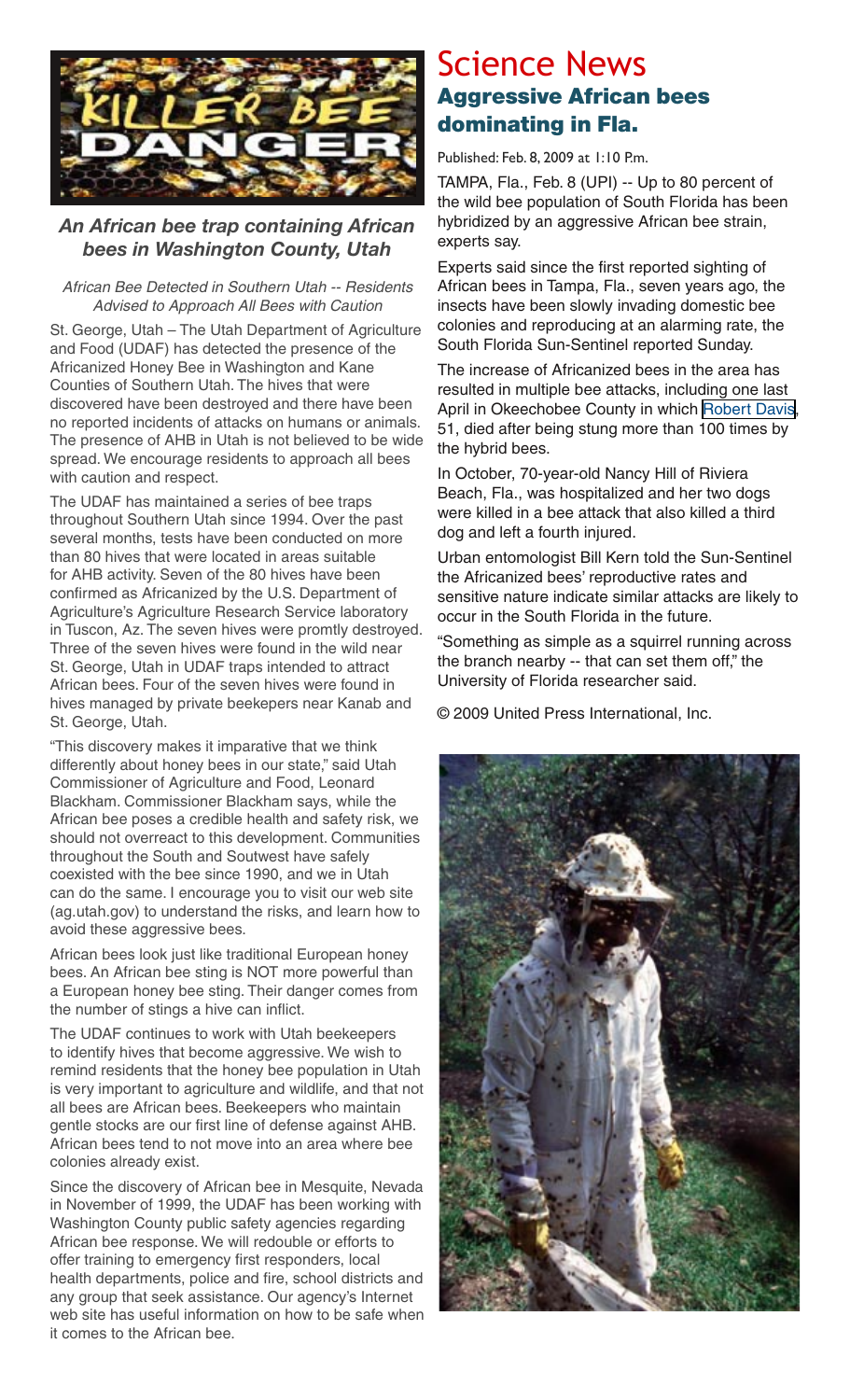## *from: The Environmental*

Monday, March 19, 200[7www.theenvironmentalblog.org/](http://www.theenvironmentalblog.org/2007/03/clothianidin-neonicotinoid-pesticide.html) This is a continuation of the honeybee problem

facing the United States and other countries right now: Here is a link <neonicotinoid pesticides> that is

provided by the Environmental Protection Agency (EPA). The link in PDF format is a fact sheet for a pesticide called Clothianidin which is in a subclass of pesticides known as neonicotinoids. The major US producer of this chemical is the Bayer Corporation which also produces for Argentina, Austria, Brazil, Canada, Chile, Germany, Hungary, Mexico, New Zealand, and the UK, which uses this pesticide to treat seeds for corn and canola. This is the same company that makes Aleve, Alka Seltzer, and of course Bayer Aspirin. The product name for its Clothianidin use is called Poncho as it will be cited below in the excerpts.

Colony Collapse Disorder is also being reported in Canada and in Europe...go figure... Quoted from the Bayer Corporation web site's News Release in 2003:

"Clothianidin is a new active ingredient in the chemical class of neonicotinoids. Poncho as a seed treatment offers an extended and highly consistent efficacy at low application rates against chewing and sucking insects under diverse climatic and soil conditions. Due to its high root systemicity it is an excellent tool for the protection of the vulnerable kernel and the young seedling.

Poncho offers a new dimension in pest control in maize. The unique seed applied control of corn rootworms (Diabrotica spp.) and cutworms (Agrotis spp.) combined with the control of all major secondary pests is setting a new technical standard for maize production in the USA. In canola, clothianidin is highly effective against the major pest, flea beetle"

Quoted from EPA science fact sheet on Clothianidin:

"Available data indicate that clothianidin on corn and canola should result in minimal acute toxic risk to birds. However, assessments show that exposure to treated seeds through ingestion may result in chronic toxic risk to non-endangered and endangered small birds (e.g., songbirds) and acute/chronic toxicity risk to nonendangered and endangered mammals. Clothianidin has the potential for toxic chronic exposure to honey bees, as well as other nontarget pollinators, through the translocation of clothianidin residues in nectar and pollen..In honey bees, the effects of this toxic chronic exposure may include lethal and/or sub-lethal effects in the larvae and reproductive effects in the queen."

Now could this be the link that is causing up to 95% losses in honeybees in parts of the nation? Bee keepers in 25 states have declared to have colony collapse disorder. Its time our scientists officially figure out the root cause of the deaths. According to the data, this (product) is a possible cause to the deaths, but no studies have recently been released to provide supportive evidence of this.



## **Bee experts argue over link between imports and disease By BEN LEACH Staff Writer, 609-272-7261**

**Press of Atlantic City.com Published: Monday, January 26, 2009**

While the sound of bees is stifled for the winter season in New Jersey, beekeepers across the nation are buzzing about foreign bees coming into the country.

The U.S. Department of Agriculture has imported bees as part of a trade agreement with Australia since early 2005. These shipments stopped briefly late last year when Australian authorities could not verify whether those shipments contained an aggressive species of bees from Asia that did not belong.

Shipments of bees from Australia resumed earlier this month...

Marie Springer is one such critic of importing bees to places and climates where they are not raised naturally. Springer, a beekeeper from Sussex County, has studied bees throughout New Jersey in places such as the Edwin B. Forsythe National Wildlife Refuge in Galloway Township.

Bees from different parts of the world can compete with native bees for hives. Springer also said these foreign bees don't just bring in numbers and honey. "On their path (to the United States), they're bringing diseases and parasites with them," Springer said.

Many blame IAPV for bee colonies collapsing across the U.S., with some commercial hives reporting losses of as much as 90 percent of their colonies.

According to Wayne Wehling, a senior entomologist with the Animal and Plant Health Inspection Service of the USDA, entomologists found IAPV in bee samples from the United States dating to 2002 - years before bees were brought in from Australia.

As far as the Australian bees are concerned, Wehling said both the USDA and Australian authorities rigorously test the bees for diseases and parasites. Among the commercial hives that have used Australia's honeybees for pollinating their crops, no major problems have been reported.

Wehling said even proof of a disease such as IAPV not being linked to colony collapse has not stopped beekeepers from protesting Australian imports, but he said he suspects the arguments are not completely unbiased. E-mail Ben Leach:

[BLeach@pressofac.com](mailto:BLeach@pressofac.com)